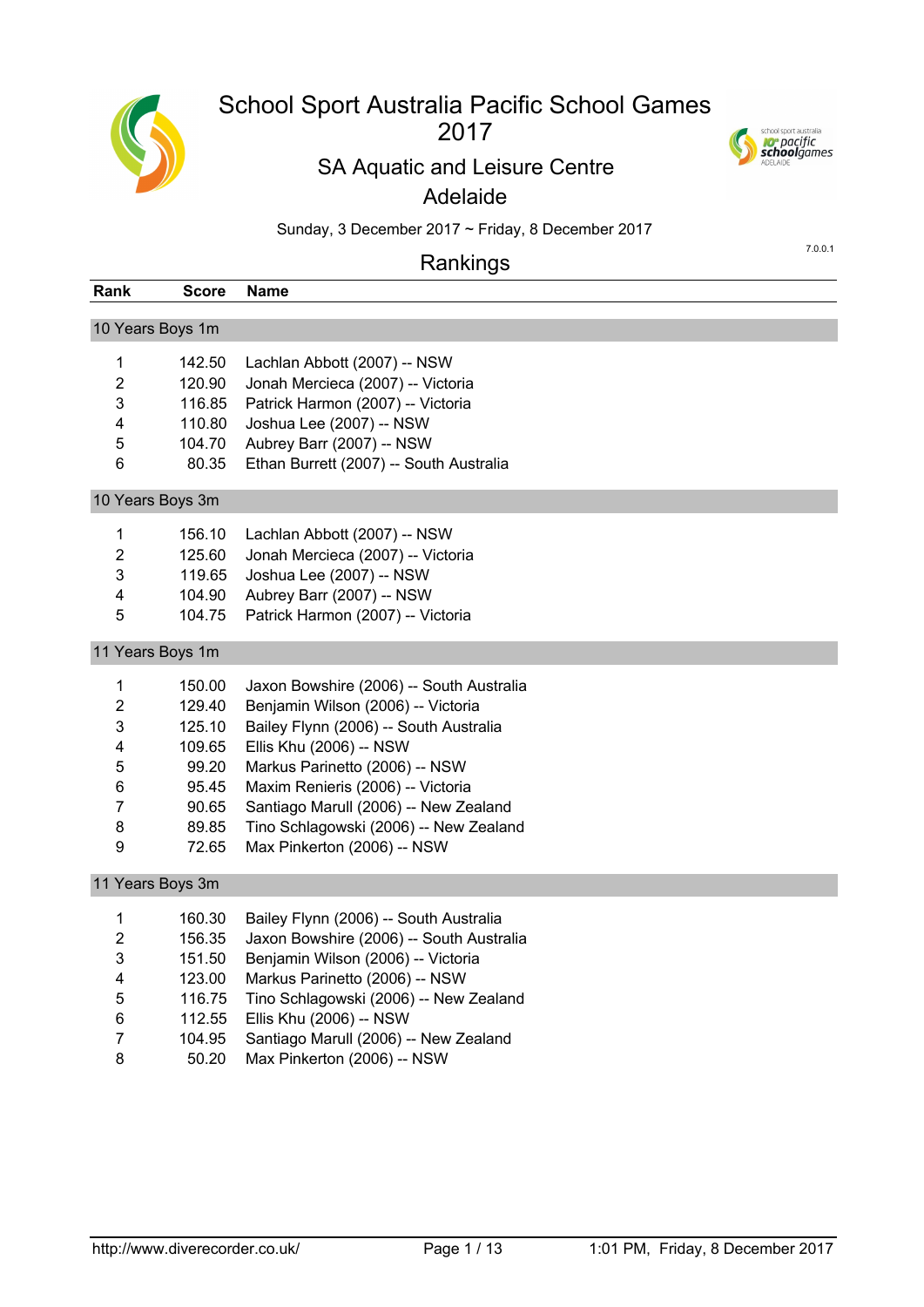| Rank                | <b>Score</b>     | <b>Name</b>                                                           |
|---------------------|------------------|-----------------------------------------------------------------------|
|                     |                  |                                                                       |
| 12 Years Boys 1m    |                  |                                                                       |
|                     |                  |                                                                       |
| 1                   | 177.75           | Lachlan Nguyen (2005) -- NSW                                          |
| 2                   | 176.65           | William Munro (2005) -- NSW                                           |
| 3                   | 170.05           | Luis Fazzalari (2005) -- South Australia                              |
| 4                   | 156.25           | Daniel Crain (2005) -- Victoria                                       |
| 5                   | 138.20           | Riki Lethbridge (2005) -- Victoria                                    |
| 6                   | 131.35           | Maxamas Fricker (2005) -- NSW                                         |
| $\overline{7}$      | 115.75           | Nicholas Cohen (2005) -- Western Australia                            |
| 8                   | 113.70           | Will Hearn (2005) -- Victoria                                         |
| 12 Years Boys 3m    |                  |                                                                       |
| 1                   | 198.80           | William Munro (2005) -- NSW                                           |
| $\overline{c}$      | 186.40           | Lachlan Nguyen (2005) -- NSW                                          |
| 3                   | 180.80           | Daniel Crain (2005) -- Victoria                                       |
| 4                   | 174.55           | Luis Fazzalari (2005) -- South Australia                              |
| 5                   | 143.10           | Maxamas Fricker (2005) -- NSW                                         |
| 6                   | 138.25           | Nicholas Cohen (2005) -- Western Australia                            |
| 7                   | 135.45           | Riki Lethbridge (2005) -- Victoria                                    |
| 8                   | 132.75           | Will Hearn (2005) -- Victoria                                         |
| 13 Years Boys 1m    |                  |                                                                       |
| 1                   | 185.20           | Harry Gresham (2004) -- NSW                                           |
| 2                   | 173.10           | Xavier Cox (2004) -- Victoria                                         |
| 3                   | 172.90           | Luke Sipkes (2004) -- New Zealand                                     |
| 4                   | 162.70           | Nathan Houkamau (2004) -- New Zealand                                 |
| 5                   | 154.40           | Oliver Verner (2004) -- Victoria                                      |
| 6                   | 153.60           | Domenic Cooksey (2004) -- NSW                                         |
| 7                   | 152.55           | Henry Ward (2004) -- NSW                                              |
| 8                   | 151.05           | Kian Harrison (2004) -- Victoria                                      |
| 9                   | 145.10           | Prakhar Joshi (2004) -- India                                         |
| 10                  | 142.50           | Dale Brownridge (2004) -- South Australia                             |
| 11                  | 137.25           | Dakota Gordon (2004) -- South Australia                               |
| 12                  | 128.65           | Oliver Scott (2004) -- New Zealand                                    |
| 13 Years Boys 3m    |                  |                                                                       |
|                     |                  |                                                                       |
| 1<br>$\overline{2}$ | 179.50           | Luke Sipkes (2004) -- New Zealand                                     |
|                     | 178.45           | Henry Ward (2004) -- NSW                                              |
| 3                   | 177.60           | Harry Gresham (2004) -- NSW                                           |
| 4                   | 174.05           | Kian Harrison (2004) -- Victoria<br>Addison Aylmer (2004) -- Victoria |
| 5<br>6              | 155.40           |                                                                       |
| 7                   | 150.15<br>143.80 | Dakota Gordon (2004) -- South Australia                               |
| 8                   | 129.90           | Oliver Verner (2004) -- Victoria<br>Prakhar Joshi (2004) -- India     |
| C                   | 10000            | $Then Omega$                                                          |

- 9 126.65 Theo Smith (2004) -- New Zealand<br>10 125.60 Dale Brownridge (2004) -- South Au Dale Brownridge (2004) -- South Australia
- 123.60 Oliver Scott (2004) -- New Zealand
- 118.45 Domenic Cooksey (2004) -- NSW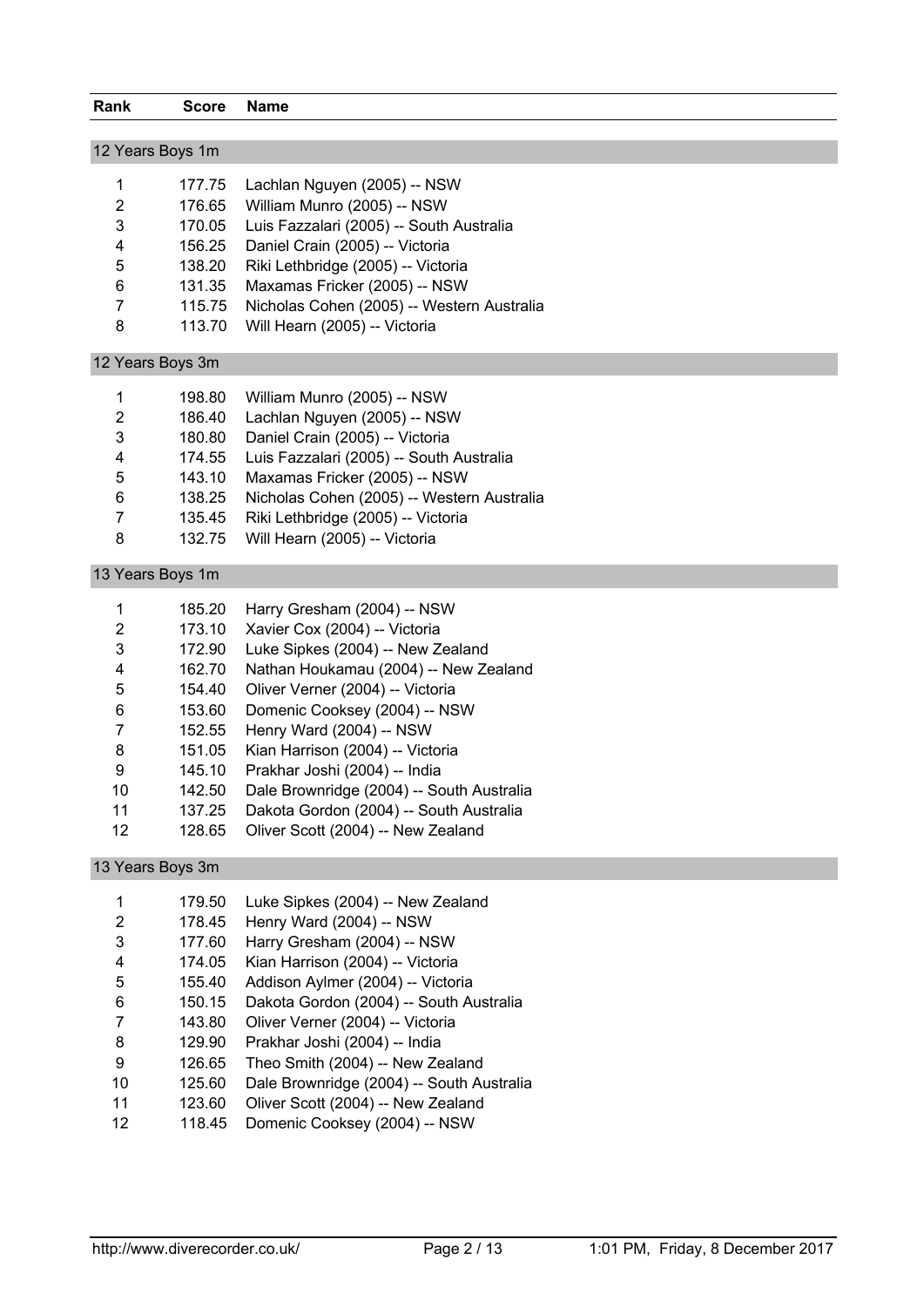| Rank             | <b>Score</b> | <b>Name</b>                                 |
|------------------|--------------|---------------------------------------------|
|                  |              |                                             |
| 14 Years Boys 1m |              |                                             |
| 1                | 261.30       | Vladimir Rudenko (2003) -- NSW              |
| $\overline{c}$   | 255.30       | Hudson Skinner (2003) -- Victoria           |
| 3                | 206.55       | Ryan King (2003) -- Victoria                |
| 4                | 185.55       | Josh Herington (2003) -- Victoria           |
| 5                | 171.50       | Alex Ibrahim (2003) -- NSW                  |
| 6                | 137.75       | Cameron Miller (2003) -- New Zealand        |
| 7                | 134.95       | William Thompson (2003) -- New Zealand      |
| 8                | 132.15       | Zack Will (2003) -- South Australia         |
| 9                | 124.80       | Isaac Carran (2003) -- New Zealand          |
| 10               | 115.35       | Edouard Grigg (2003) -- NSW                 |
| 14 Years Boys 3m |              |                                             |
| 1                | 271.60       | Vladimir Rudenko (2003) -- NSW              |
| $\overline{2}$   | 247.35       | Hudson Skinner (2003) -- Victoria           |
| 3                | 221.45       | Josh Herington (2003) -- Victoria           |
| 4                | 194.90       | Ryan King (2003) -- Victoria                |
| 5                | 176.95       | Nathan Houkamau (2004) -- New Zealand       |
| 6                | 164.75       | Alex Ibrahim (2003) -- NSW                  |
| 7                | 153.65       | William Thompson (2003) -- New Zealand      |
| 8                | 146.05       | Zack Will (2003) -- South Australia         |
| 9                | 123.15       | Isaac Carran (2003) -- New Zealand          |
| 15 Years Boys 1m |              |                                             |
| 1                | 287.85       | Sam Fricker (2002) -- NSW                   |
| $\overline{2}$   | 253.40       | Frazer Tavener (2002) -- New Zealand        |
| 3                | 248.25       | Luca Jarvis (2002) -- Victoria              |
| 4                | 245.55       | Bailey Cronin (2002) -- Victoria            |
| 5                | 216.05       | Markus Perilla (2002) -- Queensland         |
| 6                | 209.45       | Flynn Lanz (2002) -- NSW                    |
| 7                | 209.35       | Harry Davies (2002) -- Victoria             |
| 8                | 203.90       | Angus Grigg (2002) -- NSW                   |
| 9                | 189.45       | Nick Clayden-Rose (2002) -- South Australia |
| 10               | 142.95       | Arthur Bass (2002) -- New Zealand           |
| 15 Years Boys 3m |              |                                             |
| 1                | 345.60       | Sam Fricker (2002) -- NSW                   |
| $\overline{2}$   | 303.65       | Frazer Tavener (2002) -- New Zealand        |
| 3                | 299.25       | Bailey Cronin (2002) -- Victoria            |
| 4                | 282.30       | Luca Jarvis (2002) -- Victoria              |
| 5                | 247.90       | Harry Davies (2002) -- Victoria             |
| 6                | 236.15       | Markus Perilla (2002) -- Queensland         |
| 7                | 195.35       | Angus Grigg (2002) -- NSW                   |
| 8                | 186.05       | Cameron Miller (2003) -- New Zealand        |
| $\boldsymbol{9}$ | 182.75       | Flynn Lanz (2002) -- NSW                    |

171.15 Arthur Bass (2002) -- New Zealand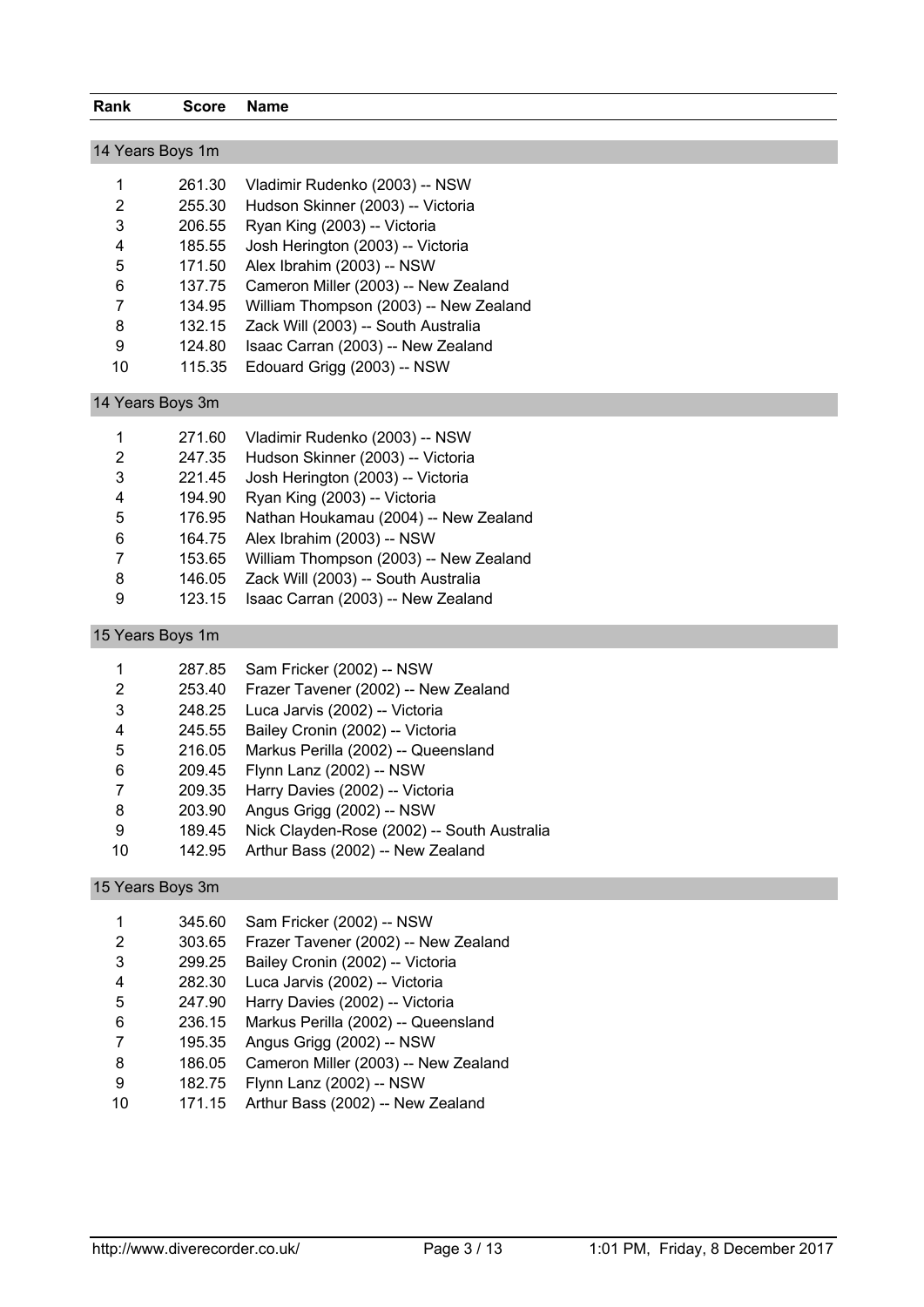| Rank                  | <b>Score</b>              | <b>Name</b>                           |
|-----------------------|---------------------------|---------------------------------------|
|                       |                           |                                       |
|                       | 16 Years Boys 1m          |                                       |
| 1                     | 362.75                    | Lachlan Cronin (2001) -- Victoria     |
| 2                     | 323.50                    | Hamish Hutchinson (2001) -- NSW       |
| 3                     | 322.90                    | Chris Bednar (2001) -- NSW            |
| 4                     | 321.00                    | Christophe Michael (2001) -- Victoria |
| 5                     | 263.70                    | Kynan Whitehead (2001) -- Victoria    |
| 6                     | 172.70                    | Angus Cummings (2001) -- NSW          |
| $\overline{7}$        | 171.65                    | Thomas Will (2001) -- South Australia |
|                       | 16 Years Boys 3m          |                                       |
| 1                     | 413.80                    | Lachlan Cronin (2001) -- Victoria     |
| 2                     | 375.25                    | Chris Bednar (2001) -- NSW            |
| 3                     | 371.45                    | Hamish Hutchinson (2001) -- NSW       |
| 4                     | 308.00                    | Christophe Michael (2001) -- Victoria |
| 5                     | 159.90                    | Thomas Will (2001) -- South Australia |
|                       | 17-19 Years Boys 1m       |                                       |
|                       | 384.30                    | Cooper Read (1999) -- Victoria        |
| 1<br>$\boldsymbol{2}$ | 267.85                    | William Whitehead (1999) -- Victoria  |
| 3                     | 253.90                    | Chirag Bhardwaj (2000) -- India       |
| 4                     | 243.35                    | Thomas York (1999) -- NSW             |
| 5                     | 236.15                    | Alexander Fiebig (2000) -- NSW        |
| 6                     | 235.15                    | Chris Harris (2000) -- Victoria       |
| $\overline{7}$        | 221.90                    | Matt Lang (1999) -- NSW               |
|                       |                           |                                       |
|                       | 17-19 Years Boys 3m       |                                       |
| 1                     | 409.15                    | Cooper Read (1999) -- Victoria        |
| 2                     | 310.05                    | Matt Lang (1999) -- NSW               |
| 3                     | 290.25                    | Chris Harris (2000) -- Victoria       |
| 4                     | 277.45                    | Chirag Bhardwaj (2000) -- India       |
| 5                     | 262.25                    | Thomas York (1999) -- NSW             |
|                       | 10-12 Years Boys Platform |                                       |
| 1                     | 163.25                    | William Munro (2005) -- NSW           |
| $\boldsymbol{2}$      | 148.05                    | Lachlan Nguyen (2005) -- NSW          |
| 3                     | 141.70                    | Benjamin Wilson (2006) -- Victoria    |
|                       | 138.05                    | Javon Rowshire (2006) South Australia |

- 138.95 Jaxon Bowshire (2006) -- South Australia 127.85 Luis Fazzalari (2005) -- South Australia
- 
- 127.10 Jonah Mercieca (2007) -- Victoria
- 122.75 Bailey Flynn (2006) -- South Australia 105.25 Riki Lethbridge (2005) -- Victoria
- 103.00 Tino Schlagowski (2006) -- New Zealand
- 93.95 Maxamas Fricker (2005) -- NSW
- 89.25 Santiago Marull (2006) -- New Zealand
- 89.15 Nicholas Cohen (2005) -- Western Australia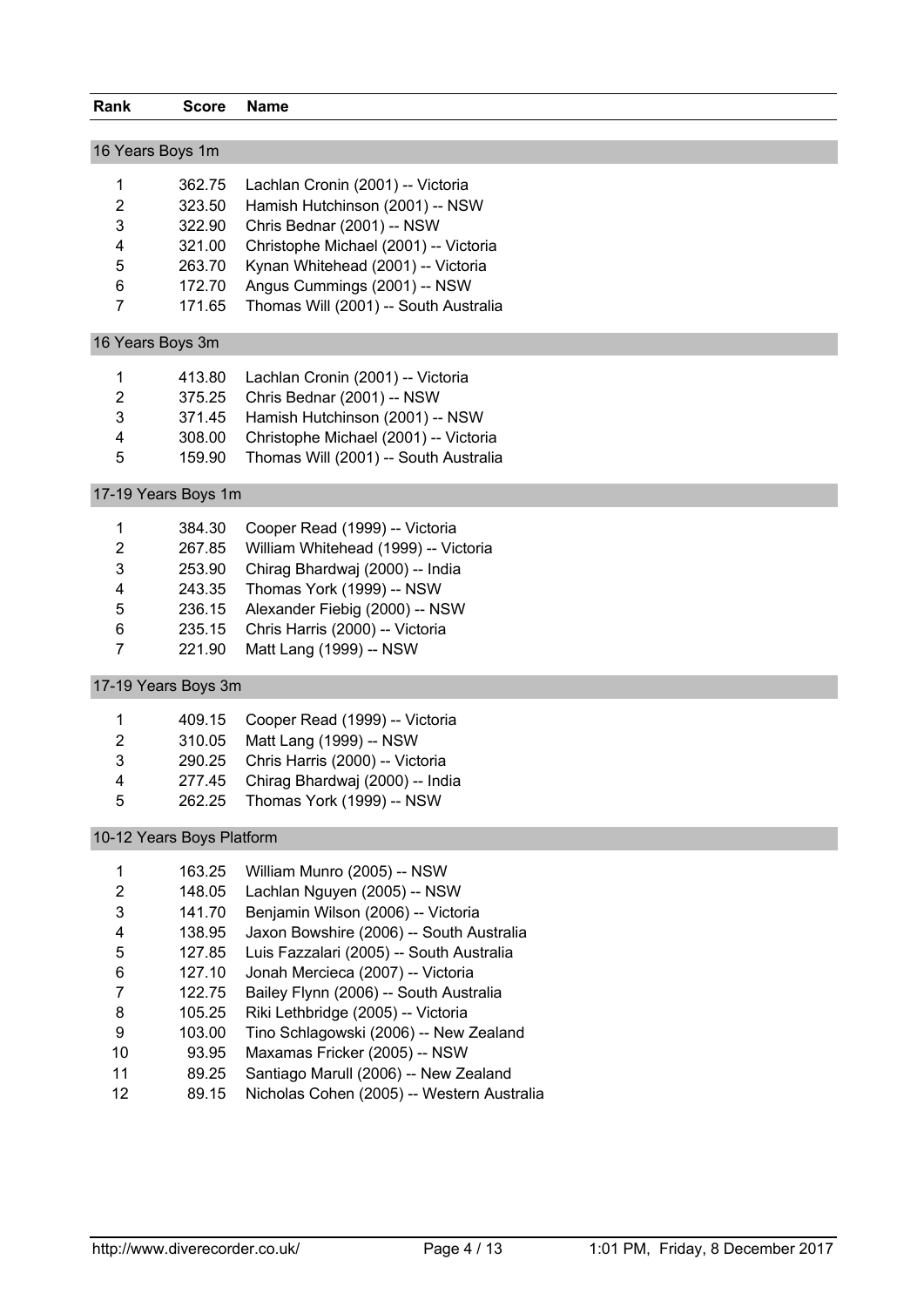| 13-14 Years Boys Platform |        |                                           |  |  |
|---------------------------|--------|-------------------------------------------|--|--|
| 1                         | 199.30 | Vladimir Rudenko (2003) -- NSW            |  |  |
| 2                         | 188.85 | Luke Sipkes (2004) -- New Zealand         |  |  |
| 3                         | 171.30 | Henry Ward (2004) -- NSW                  |  |  |
| 4                         | 164.95 | Hudson Skinner (2003) -- Victoria         |  |  |
| 5                         | 161.20 | Ryan King (2003) -- Victoria              |  |  |
| 6                         | 154.65 | Harry Gresham (2004) -- NSW               |  |  |
| 7                         | 143.55 | Dakota Gordon (2004) -- South Australia   |  |  |
| 8                         | 140.65 | Kian Harrison (2004) -- Victoria          |  |  |
| 9                         | 136.85 | Theo Smith (2004) -- New Zealand          |  |  |
| 10                        | 111.30 | Cameron Miller (2003) -- New Zealand      |  |  |
| 11                        | 105.90 | Dale Brownridge (2004) -- South Australia |  |  |

15-16 Years Boys Platform

|    | 289.80 | Hamish Hutchinson (2001) -- NSW       |
|----|--------|---------------------------------------|
| 2  | 276.30 | Sam Fricker (2002) -- NSW             |
| 3  | 267.15 | Christophe Michael (2001) -- Victoria |
| 4  | 266.95 | Chris Bednar (2001) -- NSW            |
| 5  | 246.55 | Lachlan Cronin (2001) -- Victoria     |
| 6  | 246.50 | Frazer Tavener (2002) -- New Zealand  |
|    | 217.90 | Bailey Cronin (2002) -- Victoria      |
| 8  | 199.15 | Markus Perilla (2002) -- Queensland   |
| 9  | 176.55 | Nathan Houkamau (2004) -- New Zealand |
| 10 | 151.45 | Arthur Bass (2002) -- New Zealand     |

17-19 Years Boys Platform

| -1 | 368.00 Cooper Read (1999) -- Victoria  |
|----|----------------------------------------|
| 2  | 250.85 Luca Jarvis (2002) -- Victoria  |
| 3  | 185.40 Chris Harris (2000) -- Victoria |
| 4  | 185.15 Matt Lang (1999) -- NSW         |
| .5 | 161.55 Thomas York (1999) -- NSW       |

10-12 Years Boys and Mixed Synchronised

|                | 128.28 | Lachlan Nguyen (2005) + William Munro (2005) -- NSW                     |
|----------------|--------|-------------------------------------------------------------------------|
| 2              | 122.40 | Jaxon Bowshire (2006) + Bailey Flynn (2006) -- South Australia          |
| 3              | 109.98 | Jonah Mercieca (2007) + Daniel Crain (2005) -- Victoria                 |
| $\overline{4}$ | 107.88 | Will Hearn (2005) + Patrick Harmon (2007) -- Victoria                   |
| -5             | 106.74 | Tino Schlagowski (2006) + Santiago Marull (2006) -- New Zealand         |
| 6              | 104.73 | Aubrey Barr (2007) + Joshua Lee (2007) -- NSW                           |
|                | 104.64 | Maxamas Fricker (2005) + Lachlan Abbott (2007) -- NSW                   |
| 8              | 100.32 | Markus Parinetto (2006) + Ellis Khu (2006) -- NSW                       |
| 9              | 92.40  | Maxim Renieris (2006) + Riki Lethbridge (2005) -- Victoria              |
| 10             | 51.66  | Max Pinkerton (2006) + Ethan Burrett (2007) -- NSW + South<br>Australia |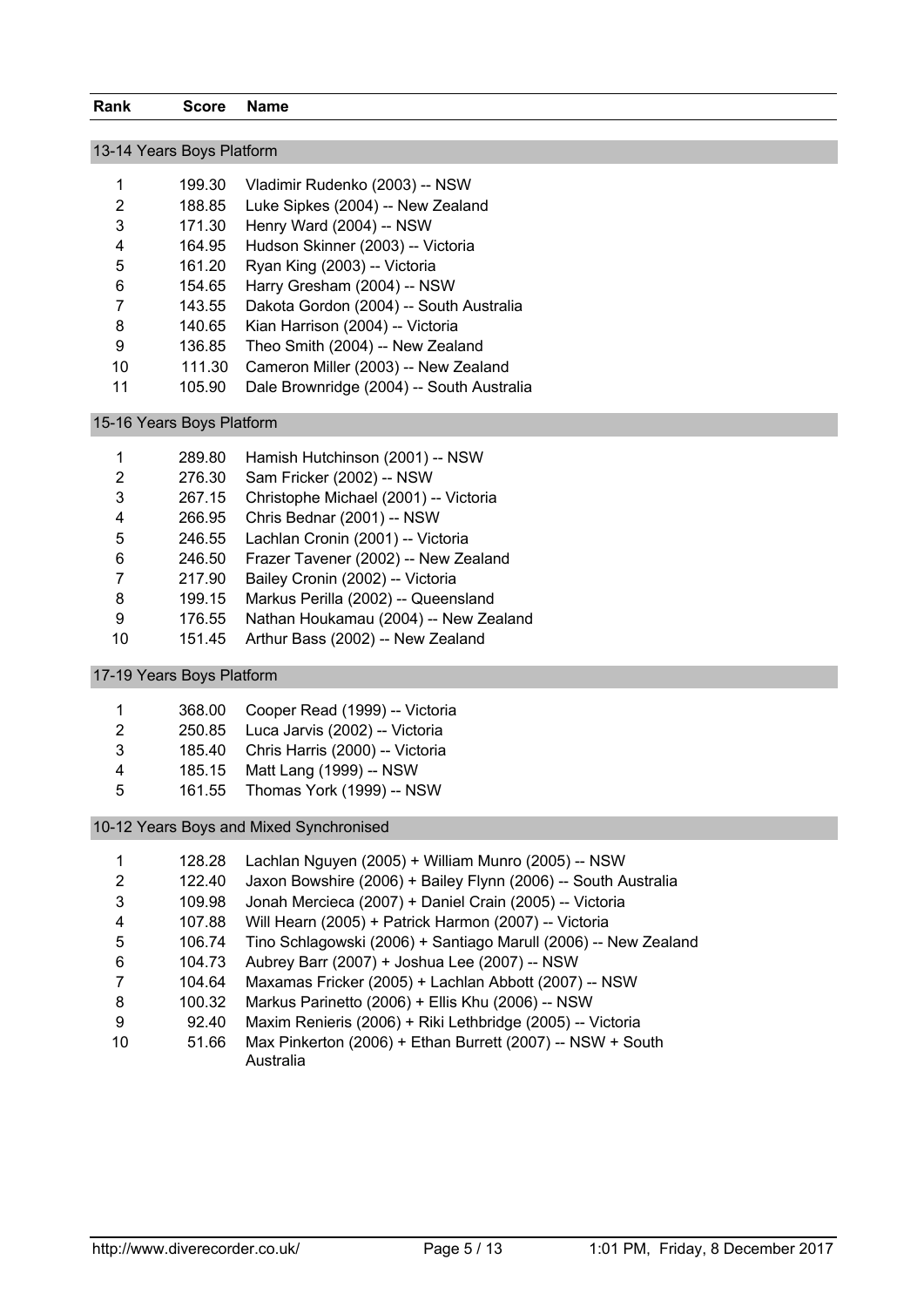| Rank                    | <b>Score</b>      | <b>Name</b>                                                                |
|-------------------------|-------------------|----------------------------------------------------------------------------|
|                         |                   | 13-14 Years Boys and Mixed Synchronised                                    |
|                         |                   |                                                                            |
| 1                       | 190.74            | Josh Herington (2003) + Hudson Skinner (2003) -- Victoria                  |
| $\overline{c}$          | 171.42            | Harry Gresham (2004) + Henry Ward (2004) -- NSW                            |
| 3                       | 163.86            | Benjamin Wilson (2006) + Kian Harrison (2004) -- Victoria                  |
| 4                       | 156.75            | Addison Aylmer (2004) + Ryan King (2003) -- Victoria                       |
| 5                       | 154.71            | Dale Brownridge (2004) + Dakota Gordon (2004) -- South Australia           |
| 6                       | 149.52            | Alyssa Bond (2004) + Nathan Houkamau (2004) -- New Zealand                 |
| 7                       | 145.23            | Xavier Cox (2004) + Oliver Verner (2004) -- Victoria                       |
| 8                       | 139.50            | Cameron Miller (2003) + William Thompson (2003) -- New Zealand             |
| 9                       | 138.66            | Domenic Cooksey (2004) + Alex Ibrahim (2003) -- NSW                        |
| 10                      | 114.18            | Nicholas Cohen (2005) + Edouard Grigg (2003) -- Western Australia<br>+ NSW |
|                         |                   | 15-16 Years Boys and Mixed Synchronised                                    |
| 1                       | 279.42            | Sam Fricker (2002) + Hamish Hutchinson (2001) -- NSW                       |
| $\overline{2}$          | 273.90            | Chris Bednar (2001) + Vladimir Rudenko (2003) -- NSW                       |
| 3                       | 211.62            | Harry Davies (2002) + Luca Jarvis (2002) -- Victoria                       |
| $\overline{\mathbf{4}}$ | 209.46            | Christophe Michael (2001) + Bailey Cronin (2002) -- Victoria               |
| 5                       | 193.08            | Frazer Tavener (2002) + Luke Sipkes (2004) -- New Zealand                  |
| 6                       | 146.22            | Zack Will (2003) + Thomas Will (2001) -- South Australia                   |
| $\overline{7}$          | 128.22            | Arthur Bass (2002) + Isaac Carran (2003) -- New Zealand                    |
|                         |                   | 17-19 Years Boys and Mixed Synchronised                                    |
| 1                       | 265.62            | Cooper Read (1999) + Lachlan Cronin (2001) -- Victoria                     |
| $\overline{c}$          | 193.26            | Kynan Whitehead (2001) + William Whitehead (1999) -- Victoria              |
| 3                       | 179.34            | Josh Herington (2003) + Chris Harris (2000) -- Victoria                    |
| 4                       | 166.50            | Matt Lang (1999) + Thomas York (1999) -- NSW                               |
| 5                       | 162.54            | Alexander Fiebig (2000) + Angus Grigg (2002) -- NSW                        |
|                         | 10 Years Girls 1m |                                                                            |
| 1                       | 136.75            | Lily Finch (2007) -- NSW                                                   |
| 2                       | 134.65            | Sarah Malcolm (2007) -- NSW                                                |
| 3                       | 116.50            | Charli Petrov (2007) -- Victoria                                           |
| 4                       | 107.90            | Alexandria Sando (2007) -- South Australia                                 |
| 5                       | 106.65            | Philomena Grigg (2007) -- NSW                                              |
| 6                       | 101.60            | Shailey Reeves (2007) -- Victoria                                          |
| 7                       | 96.70             | Kira Crescitelli (2007) -- South Australia                                 |

- 8 94.25 Alysha Bubner (2007) -- South Australia<br>9 90.80 Alicia Bryant (2007) -- Victoria
- 90.80 Alicia Bryant (2007) -- Victoria
- 90.40 Carys Tristram (2007) -- New Zealand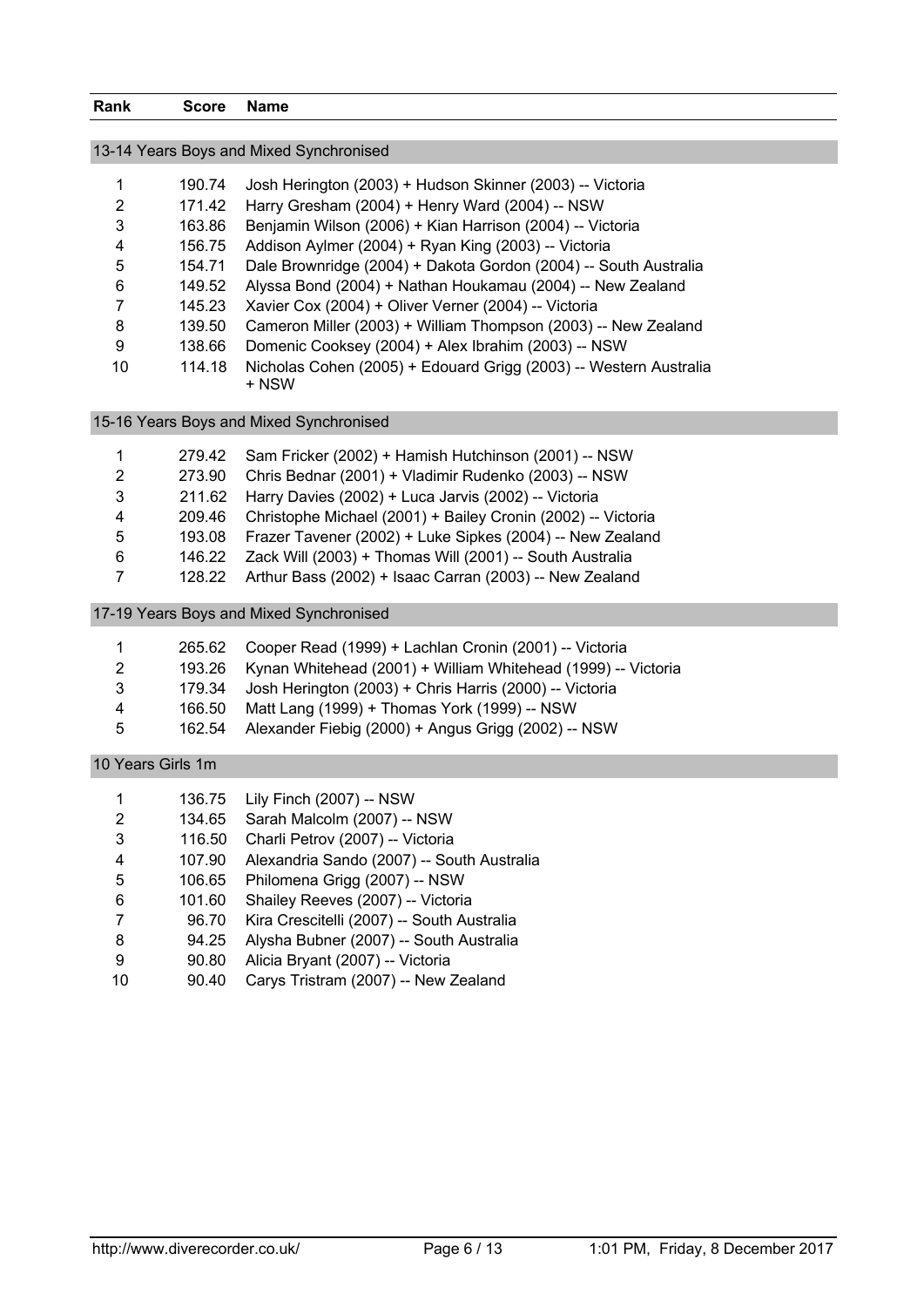| Rank              | <b>Score</b> | <b>Name</b>                                       |
|-------------------|--------------|---------------------------------------------------|
|                   |              |                                                   |
| 10 Years Girls 3m |              |                                                   |
|                   | 144.80       | Sarah Malcolm (2007) -- NSW                       |
| 2                 | 138.00       | Lily Finch (2007) -- NSW                          |
| 3                 | 137.20       | Charli Petrov (2007) -- Victoria                  |
| 4                 | 126.60       | Lucy Dovison (2007) -- Victoria                   |
| 5                 |              | 119.25 Alexandria Sando (2007) -- South Australia |
| 6                 | 110.70       | Philomena Grigg (2007) -- NSW                     |
| 7                 | 108.30       | Shailey Reeves (2007) -- Victoria                 |
| 8                 | 99.80        | Alysha Bubner (2007) -- South Australia           |
| 9                 | 93.55        | Carys Tristram (2007) -- New Zealand              |
| 10                | 81.95        | Kira Crescitelli (2007) -- South Australia        |
| 11 Years Girls 1m |              |                                                   |

| 1  | 147.60 | Jacqueline Nolan (2006) -- Victoria         |
|----|--------|---------------------------------------------|
| 2  | 138.30 | Rianna Herring (2006) -- South Australia    |
| 3  | 133.00 | Sophie Herczeg (2006) -- South Australia    |
| 4  | 115.50 | Anais Montuoro (2006) -- NSW                |
| 5  | 114.40 | Kiara Field (2006) -- Victoria              |
| 6  | 109.70 | Abbi Spooner (2006) -- Queensland           |
| 7  | 104.20 | Giselle Eng (2006) -- Victoria              |
| 8  | 98.70  | Emily Webb (2006) -- NSW                    |
| 9  | 98.25  | Sophia Horbach (2006) -- NSW                |
| 10 | 96.55  | Sachi Matta (2006) -- South Australia       |
| 11 | 92.50  | Sophie Derbyshire (2006) -- New Zealand     |
| 12 | 88.10  | Zoe Allibone (2006) -- New Zealand          |
| 13 | 81.45  | Roxanne Place (2006) -- Queensland          |
| 14 | 74.80  | Caitlin Bacon-Bootham (2006) -- New Zealand |

## 11 Years Girls 3m

| 1  | 150.30 | Rianna Herring (2006) -- South Australia    |
|----|--------|---------------------------------------------|
| 2  | 137.95 | Kiara Field (2006) -- Victoria              |
| 3  | 129.95 | Abbi Spooner (2006) -- Queensland           |
| 4  | 128.10 | Sienna Cushen (2006) -- Victoria            |
| 5  | 127.40 | Sophie Herczeg (2006) -- South Australia    |
| 6  | 123.20 | Sophie Derbyshire (2006) -- New Zealand     |
| 7  | 119.85 | Jacqueline Nolan (2006) -- Victoria         |
| 8  | 115.05 | Sachi Matta (2006) -- South Australia       |
| 9  | 112.15 | Anais Montuoro (2006) -- NSW                |
| 10 | 111.65 | Sophia Horbach (2006) -- NSW                |
| 11 | 107.35 | Emily Webb (2006) -- NSW                    |
| 12 | 99.20  | Caitlin Bacon-Bootham (2006) -- New Zealand |
| 13 | 96.65  | Zoe Allibone (2006) -- New Zealand          |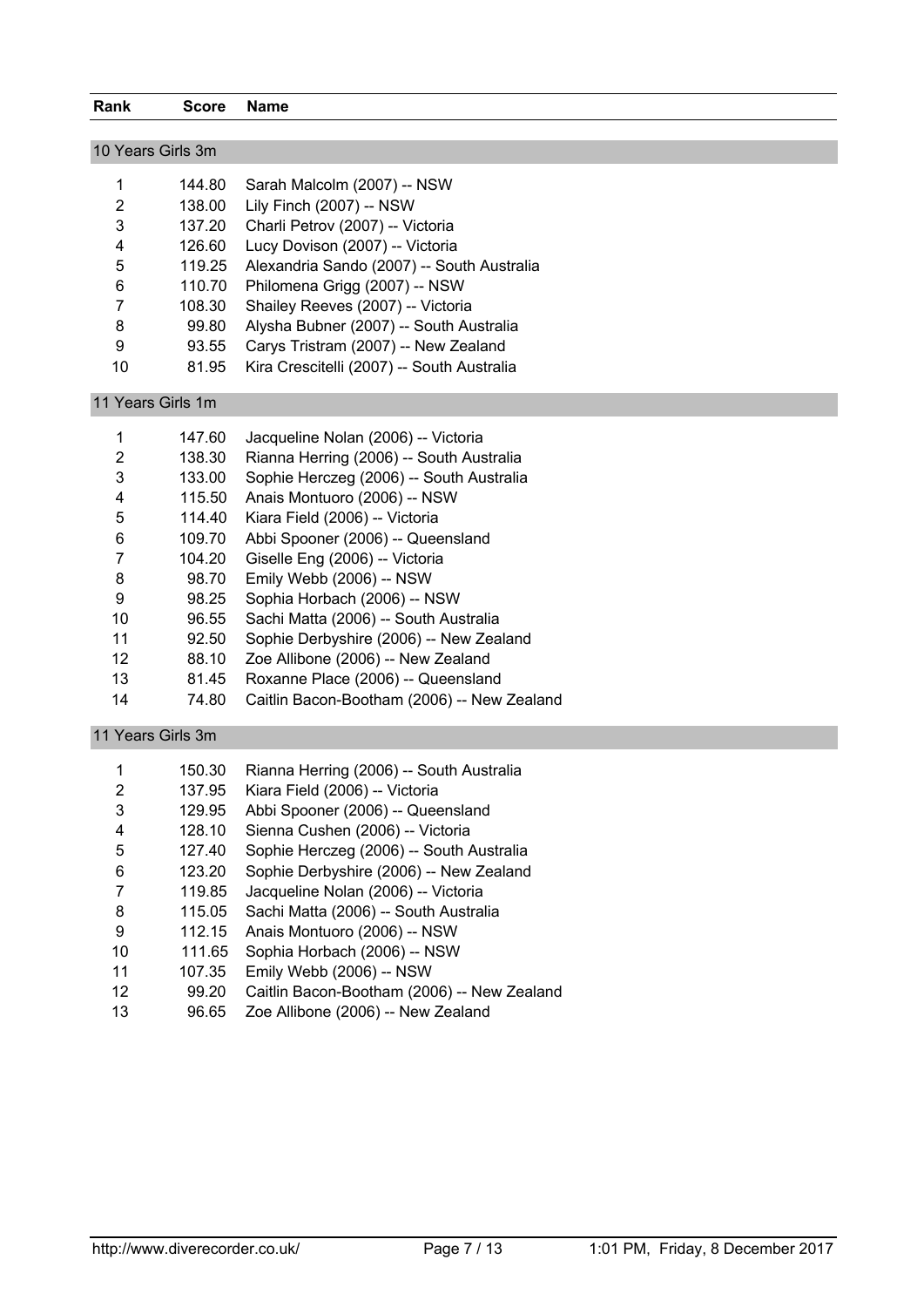|  | Rank | Score | Name |
|--|------|-------|------|
|--|------|-------|------|

| 12 Years Girls 1m |        |                                                |  |  |
|-------------------|--------|------------------------------------------------|--|--|
| 1                 | 197.80 | Sofia Knight (2005) -- NSW                     |  |  |
| 2                 | 188.55 | Anya Rudenko (2005) -- NSW                     |  |  |
| 3                 | 175.45 | Olivia Roche (2005) -- Victoria                |  |  |
| 4                 | 167.15 | Jemima Officer (2005) -- Western Australia     |  |  |
| 5                 | 164.05 | Elara Sando (2005) -- South Australia          |  |  |
| 6                 | 163.30 | Ellyarn Granland (2005) -- Western Australia   |  |  |
| 7                 | 161.55 | Lily-Scarlett Madden (2005) -- South Australia |  |  |
| 8                 | 161.20 | Emily Pearson (2005) -- NSW                    |  |  |
| 9                 | 137.00 | Matisse Pyatt (2005) -- South Australia        |  |  |
| 10                | 129.15 | Nathalie Cromwell (2005) -- New Zealand        |  |  |
| 11                | 121.30 | Imogen Beard (2005) -- New Zealand             |  |  |
| 12                | 115.40 | Amelia Strauss (2005) -- Queensland            |  |  |
| 13                | 113.95 | Mia Bagiartakis (2005) -- Victoria             |  |  |

12 Years Girls 3m

| 1  | 204.70 | Sofia Knight (2005) -- NSW                     |
|----|--------|------------------------------------------------|
| 2  | 188.25 | Anya Rudenko (2005) -- NSW                     |
| 3  | 184.05 | Jemima Officer (2005) -- Western Australia     |
| 4  | 174.85 | Emily Pearson (2005) -- NSW                    |
| 5  | 168.50 | Lily-Scarlett Madden (2005) -- South Australia |
| 6  | 167.10 | Olivia Roche (2005) -- Victoria                |
|    | 158.15 | Ellyarn Granland (2005) -- Western Australia   |
| 8  | 147.75 | Matisse Pyatt (2005) -- South Australia        |
| 9  | 146.80 | Elara Sando (2005) -- South Australia          |
| 10 | 142.10 | Mia Bagiartakis (2005) -- Victoria             |
| 11 | 138.80 | Imogen Beard (2005) -- New Zealand             |
| 12 | 115.20 | Nathalie Cromwell (2005) -- New Zealand        |

#### 13 Years Girls 1m

| 1                 | 199.10 | Kiarra Milligan (2004) -- Queensland      |
|-------------------|--------|-------------------------------------------|
| 2                 | 184.15 | Denby Milligan (2004) -- Queensland       |
| 3                 | 176.15 | Samantha Scarr (2004) -- NSW              |
| $4=$              | 170.20 | Milly Puckeridge (2005) -- NSW            |
| $4=$              | 170.20 | Zara Tullipan (2005) -- NSW               |
| 6                 | 164.55 | Mackenna Spooner (2004) -- Queensland     |
| 7                 | 161.25 | Chelsea Bosch (2004) -- Western Australia |
| 8                 | 145.10 | Sabine Keenan (2004) -- Victoria          |
| 9                 | 140.70 | Edie Mitra (2004) -- Victoria             |
| 10                | 133.35 | Lucia Marull (2004) -- New Zealand        |
| 11                | 132.00 | Alyssa Bond (2004) -- New Zealand         |
| $12 \overline{ }$ | 121.75 | Georgia Stevens (2005) -- New Zealand     |
| 13                | 119.30 | Tysa Miles (2005) -- South Australia      |
| 14                | 113.50 | Keira Watts (2005) -- South Australia     |
|                   |        |                                           |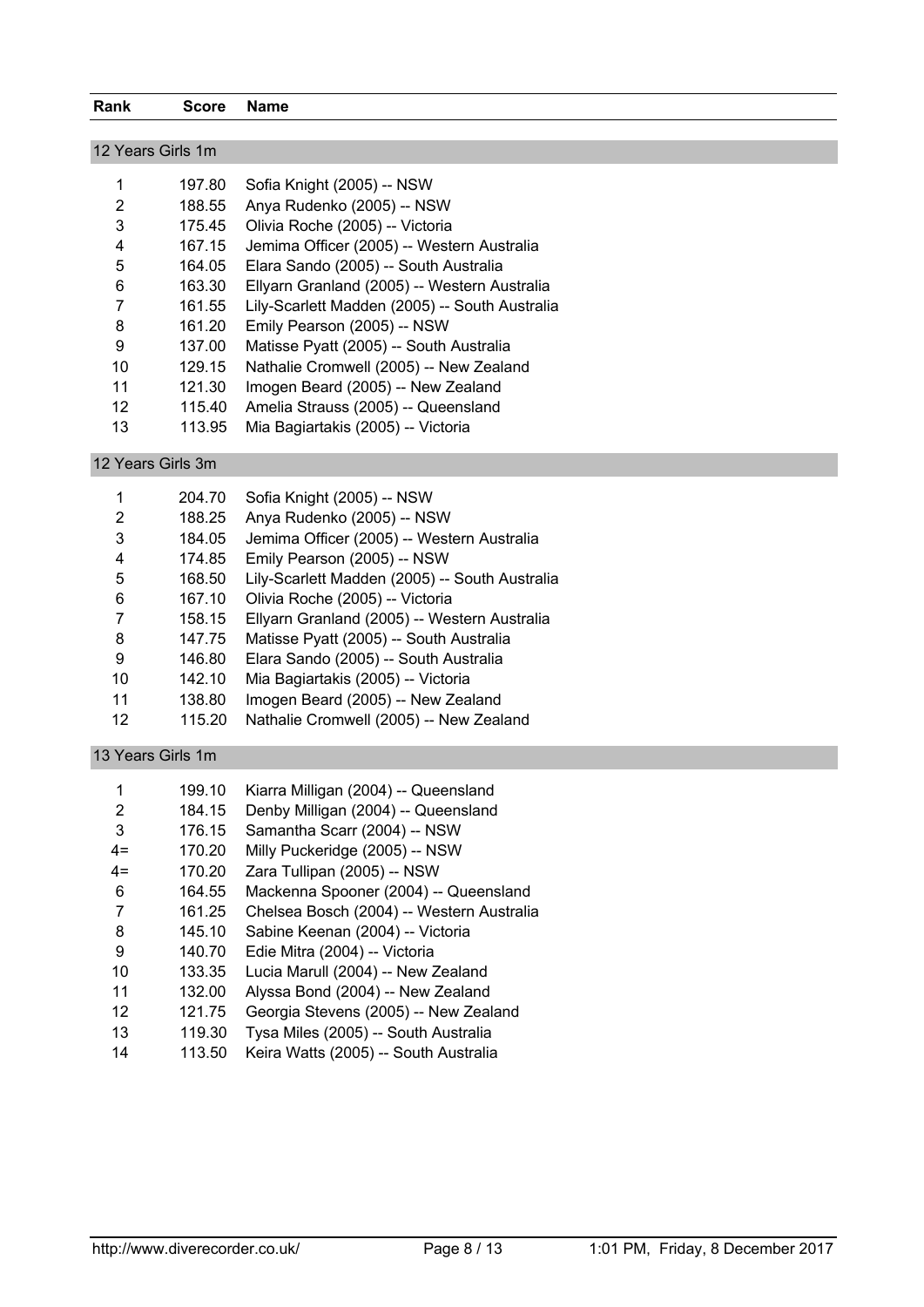| Rank              | <b>Score</b> | Name                                        |
|-------------------|--------------|---------------------------------------------|
|                   |              |                                             |
| 13 Years Girls 3m |              |                                             |
|                   |              | 212.20 Kiarra Milligan (2004) -- Queensland |
|                   |              | 193.95 Milly Puckeridge (2005) -- NSW       |
| $\sim$            |              | $\overline{a}$                              |

- 193.65 Denby Milligan (2004) -- Queensland 192.25 Chelsea Bosch (2004) -- Western Australia
- 183.30 Zara Tullipan (2005) -- NSW
- 182.75 Samantha Scarr (2004) -- NSW
- 173.95 Mackenna Spooner (2004) -- Queensland
- 164.70 Edie Mitra (2004) -- Victoria
- 156.35 Alyssa Bond (2004) -- New Zealand 148.65 Amelie Greenwood (2004) -- New Zealand
- 130.30 Lucia Marull (2004) -- New Zealand
- 130.05 Sabine Keenan (2004) -- Victoria
- 122.20 Keira Watts (2005) -- South Australia

14 Years Girls 1m

| 1  | 238.80 | Lauren Flint (2003) -- NSW                  |
|----|--------|---------------------------------------------|
|    |        |                                             |
| 2  | 230.10 | Zoe Langtry (2003) -- Western Australia     |
| 3  | 221.75 | Kennedy Cooper (2003) -- NSW                |
| 4  | 221.30 | Lizzie Browne (2003) -- Victoria            |
| 5  | 208.10 | Mikaela Ward (2003) -- NSW                  |
| 6  | 207.80 | Erin Muller (2003) -- Queensland            |
| 7  | 194.15 | Mia Robinson (2003) -- Victoria             |
| 8  | 193.65 | Jasmine Barrett (2003) -- Western Australia |
| 9  | 186.60 | Naomi Lea (2003) -- South Australia         |
| 10 | 186.05 | Zoe Gobbie (2003) -- South Australia        |
| 11 | 185.20 | Kate Bryant (2003) -- New Zealand           |
| 12 | 184.60 | Lei Meng Hin (2003) -- Macau                |
| 13 | 172.80 | Piper Bennett (2003) -- Victoria            |
| 14 | 141.95 | Raine Arthur (2003) -- South Australia      |
| 15 | 133.75 | Mya Hartley (2003) -- New Zealand           |
|    |        |                                             |

#### 14 Years Girls 3m

| 1  | 272.60 | Kennedy Cooper (2003) -- NSW                |
|----|--------|---------------------------------------------|
| 2  | 261.55 | Lauren Flint (2003) -- NSW                  |
| 3  | 258.75 | Zoe Langtry (2003) -- Western Australia     |
| 4  | 224.80 | Lizzie Browne (2003) -- Victoria            |
| 5  | 205.50 | Mikaela Ward (2003) -- NSW                  |
| 6  | 204.75 | Naomi Lea (2003) -- South Australia         |
| 7  | 203.65 | Erin Muller (2003) -- Queensland            |
| 8  | 198.80 | Jasmine Barrett (2003) -- Western Australia |
| 9  | 187.65 | Kate Bryant (2003) -- New Zealand           |
| 10 | 185.75 | Lei Meng Hin (2003) -- Macau                |
| 11 | 178.50 | Summer Castledine (2003) -- Victoria        |
| 12 | 177.55 | Zoe Gobbie (2003) -- South Australia        |
| 13 | 141.20 | Piper Bennett (2003) -- Victoria            |
| 14 | 140.55 | Raine Arthur (2003) -- South Australia      |
| 15 | 122.30 | Mya Hartley (2003) -- New Zealand           |
|    |        |                                             |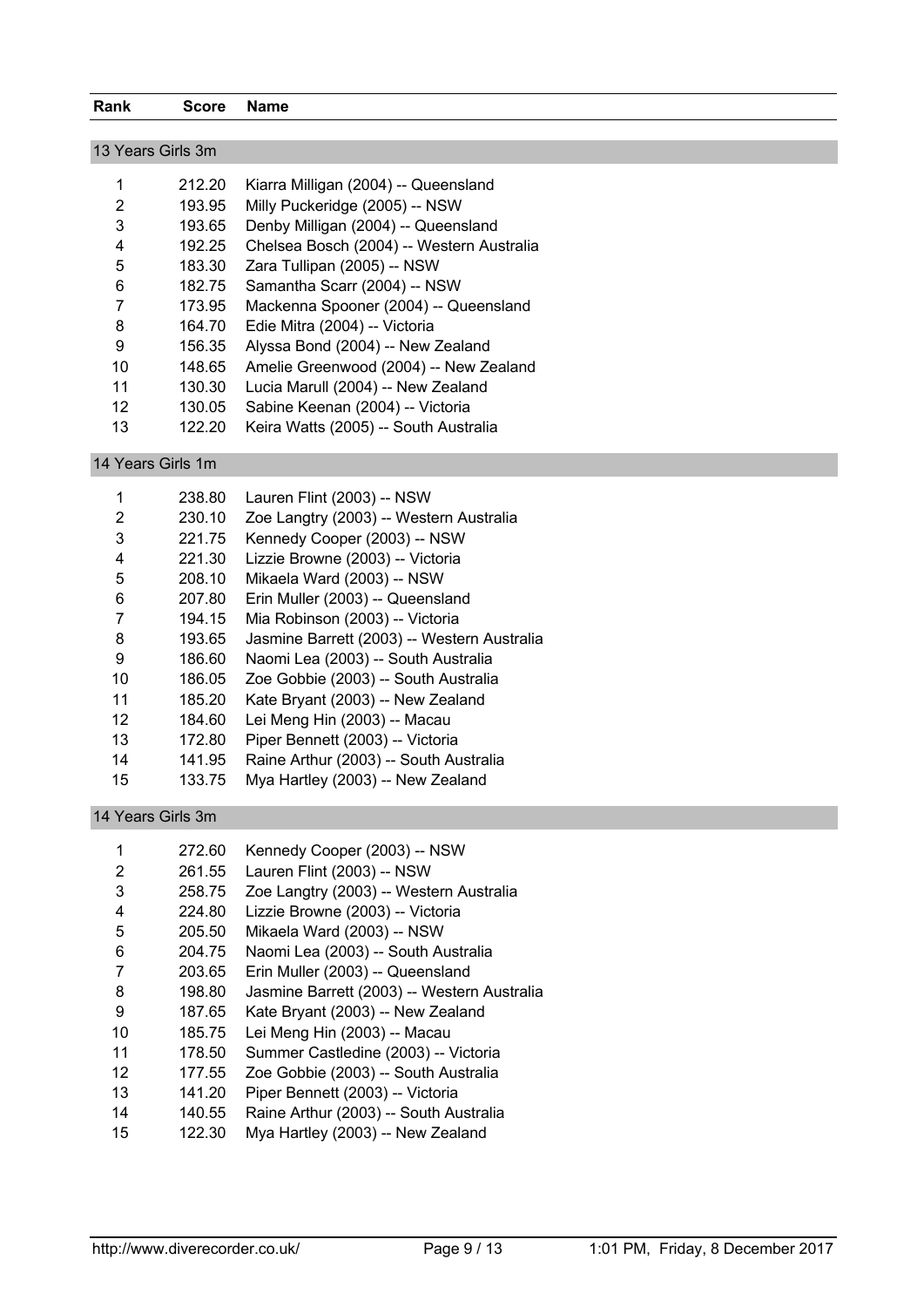| Rank           | <b>Score</b>         | <b>Name</b>                             |
|----------------|----------------------|-----------------------------------------|
|                | 15 Years Girls 1m    |                                         |
|                |                      |                                         |
| 1              | 290.80               | Mackenzie Bowell (2002) -- Queensland   |
| $\overline{2}$ | 284.15               | Jade Sweeney (2002) -- NSW              |
| 3              | 268.60               | Emily Chinnock (2002) -- Victoria       |
| 4              | 227.70               | Ashleigh Meneses (2002) -- Victoria     |
| 5              | 227.15               | Shiori Bak (2002) -- Victoria           |
| 6              | 224.35               | Sophie Ross (2002) -- Western Australia |
| 7              | 216.45               | Grace Barrett (2002) -- NSW             |
| 8              | 200.10               | Titiksha Marathe (2002) -- India        |
| 9              | 183.85               | Shakira Tyson (2002) -- NSW             |
| 10             | 173.15               | Manohara Sharma (2002) -- India         |
|                | 15 Years Girls 3m    |                                         |
| 1              | 320.90               | Mackenzie Bowell (2002) -- Queensland   |
| 2              | 297.85               | Emily Chinnock (2002) -- Victoria       |
| 3              | 293.95               | Jade Sweeney (2002) -- NSW              |
| 4              | 283.00               | Ashleigh Meneses (2002) -- Victoria     |
| 5              | 279.15               | Sophie Ross (2002) -- Western Australia |
| 6              | 274.50               | Grace Barrett (2002) -- NSW             |
| 7              | 263.20               | Shiori Bak (2002) -- Victoria           |
| 8              | 196.35               | Shakira Tyson (2002) -- NSW             |
|                | 16 Years Girls 1m    |                                         |
| 1              | 319.70               | Abby Rowley (2001) -- Victoria          |
| 2              | 318.50               | Anna Hachmann (2001) -- Victoria        |
| 3              | 286.50               | Billie Bennett (2001) -- Victoria       |
| 4              | 275.90               | Paige Jackson (2001) -- NSW             |
| 5              | 209.95               | Jemma France (2001) -- NSW              |
|                | 16 Years Girls 3m    |                                         |
| 1              | 320.10               | Anna Hachmann (2001) -- Victoria        |
| 2              | 306.35               | Abby Rowley (2001) -- Victoria          |
| 3              | 304.30               | Paige Jackson (2001) -- NSW             |
| 4              | 279.30               | Billie Bennett (2001) -- Victoria       |
| 5              | 186.30               | Jemma France (2001) -- NSW              |
|                | 17-19 Years Girls 1m |                                         |
| 1              | 382.00               | Maddison Pullinger (1999) -- NSW        |
| 2              | 364.20               | Naomi Fitzgerald (2000) -- Victoria     |
| 3              | 358.55               | Olivia O'Rourke (1999) -- NSW           |
| 4              | 299.85               | Sophia James (2000) -- Victoria         |
| 5              | 289.15               | Georgia Hall (2001) -- Victoria         |
| 6              | 214.05               | Bhavika Pingle (1999) -- India          |
| 7              | 209.85               | Ofelia Wu (1999) -- Macau               |
| 8              | 194.80               | Eliza Carey (2000) -- NSW               |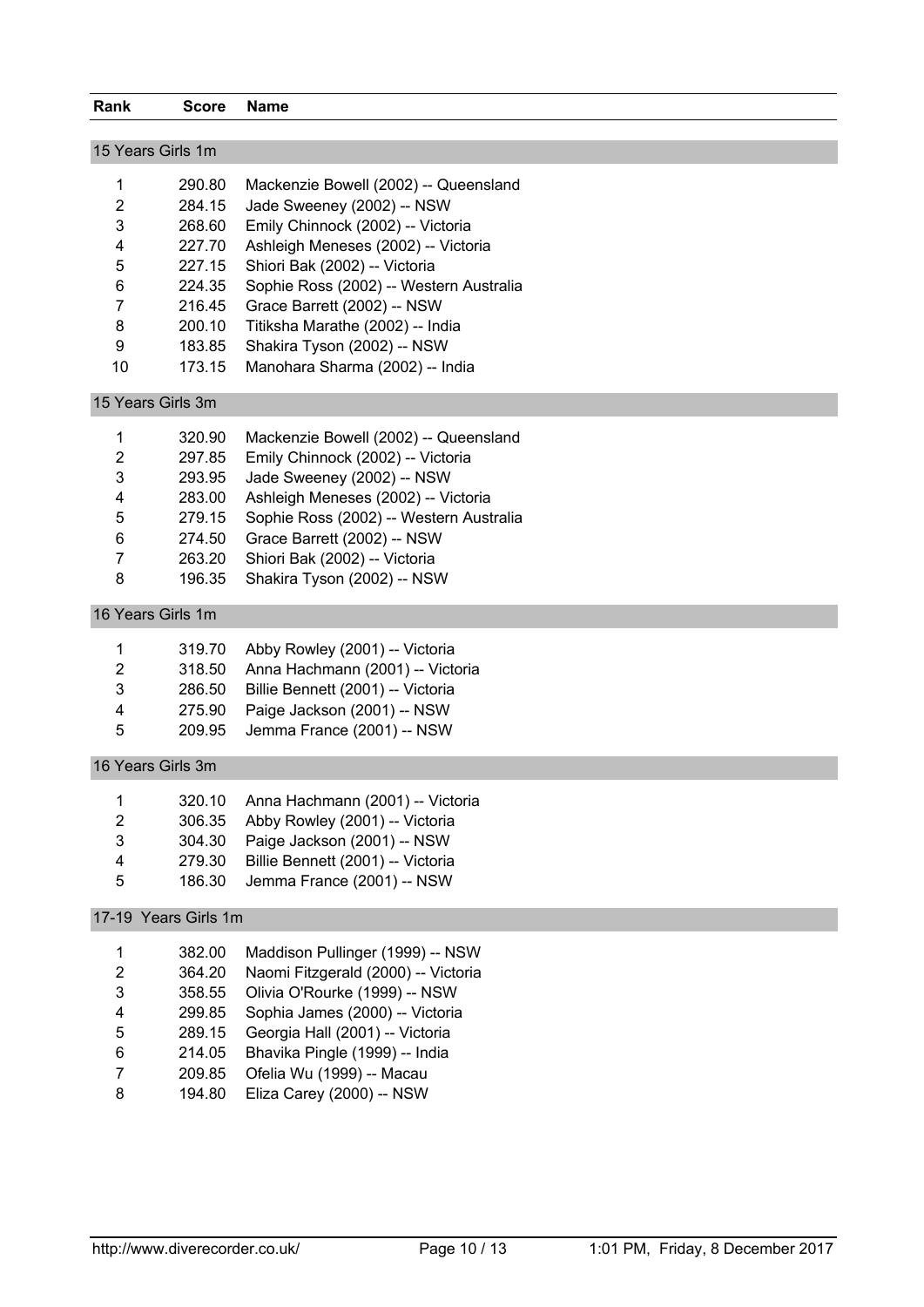|                 | 17-19 Years Girls 3m       |                                                |
|-----------------|----------------------------|------------------------------------------------|
| 1               | 384.70                     | Maddison Pullinger (1999) -- NSW               |
| $\overline{2}$  | 377.70                     | Olivia O'Rourke (1999) -- NSW                  |
| 3               | 326.45                     | Naomi Fitzgerald (2000) -- Victoria            |
| 4               | 320.80                     | Jocelyn Abbott (1999) -- NSW                   |
| 5               | 304.00                     | Sophia James (2000) -- Victoria                |
| 6               | 300.75                     | Georgia Hall (2001) -- Victoria                |
| 7               | 237.65                     | Bhavika Pingle (1999) -- India                 |
|                 | 10-12 Years Girls Platform |                                                |
| 1               | 173.05                     | Sofia Knight (2005) -- NSW                     |
| $\overline{2}$  | 149.15                     | Emily Pearson (2005) -- NSW                    |
| 3               | 141.10                     | Olivia Roche (2005) -- Victoria                |
| 4               | 139.30                     | Jemima Officer (2005) -- Western Australia     |
| 5               | 136.75                     | Jacqueline Nolan (2006) -- Victoria            |
| 6               | 136.55                     | Kiara Field (2006) -- Victoria                 |
| $\overline{7}$  | 134.15                     | Ellyarn Granland (2005) -- Western Australia   |
| 8               | 132.00                     | Anya Rudenko (2005) -- NSW                     |
| 9               | 124.10                     | Abbi Spooner (2006) -- Queensland              |
| 10              | 119.05                     | Sophie Derbyshire (2006) -- New Zealand        |
| 11              | 111.55                     | Lily-Scarlett Madden (2005) -- South Australia |
| 12 <sup>°</sup> | 107.90                     | Sophie Herczeg (2006) -- South Australia       |
| 13              | 107.05                     | Matisse Pyatt (2005) -- South Australia        |

#### 13-14 Years Girls Platform

| 1  | 201.55 | Milly Puckeridge (2005) -- NSW              |
|----|--------|---------------------------------------------|
| 2  | 200.35 | Kiarra Milligan (2004) -- Queensland        |
| 3  | 192.00 | Lizzie Browne (2003) -- Victoria            |
| 4  | 188.00 | Kennedy Cooper (2003) -- NSW                |
| 5  | 180.15 | Zoe Langtry (2003) -- Western Australia     |
| 6  | 170.40 | Zara Tullipan (2005) -- NSW                 |
| 7  | 170.20 | Erin Muller (2003) -- Queensland            |
| 8  | 165.30 | Chelsea Bosch (2004) -- Western Australia   |
| 9  | 165.25 | Mackenna Spooner (2004) -- Queensland       |
| 10 | 164.25 | Piper Bennett (2003) -- Victoria            |
| 11 | 146.95 | Alyssa Bond (2004) -- New Zealand           |
| 12 | 145.80 | Jasmine Barrett (2003) -- Western Australia |
| 13 | 132.95 | Edie Mitra (2004) -- Victoria               |
| 14 | 128.25 | Zoe Gobbie (2003) -- South Australia        |
| 15 | 126.80 | Naomi Lea (2003) -- South Australia         |
| 16 | 123.40 | Elara Sando (2005) -- South Australia       |
| 17 | 112.05 | Amelie Greenwood (2004) -- New Zealand      |
| 18 | 98.20  | Mya Hartley (2003) -- New Zealand           |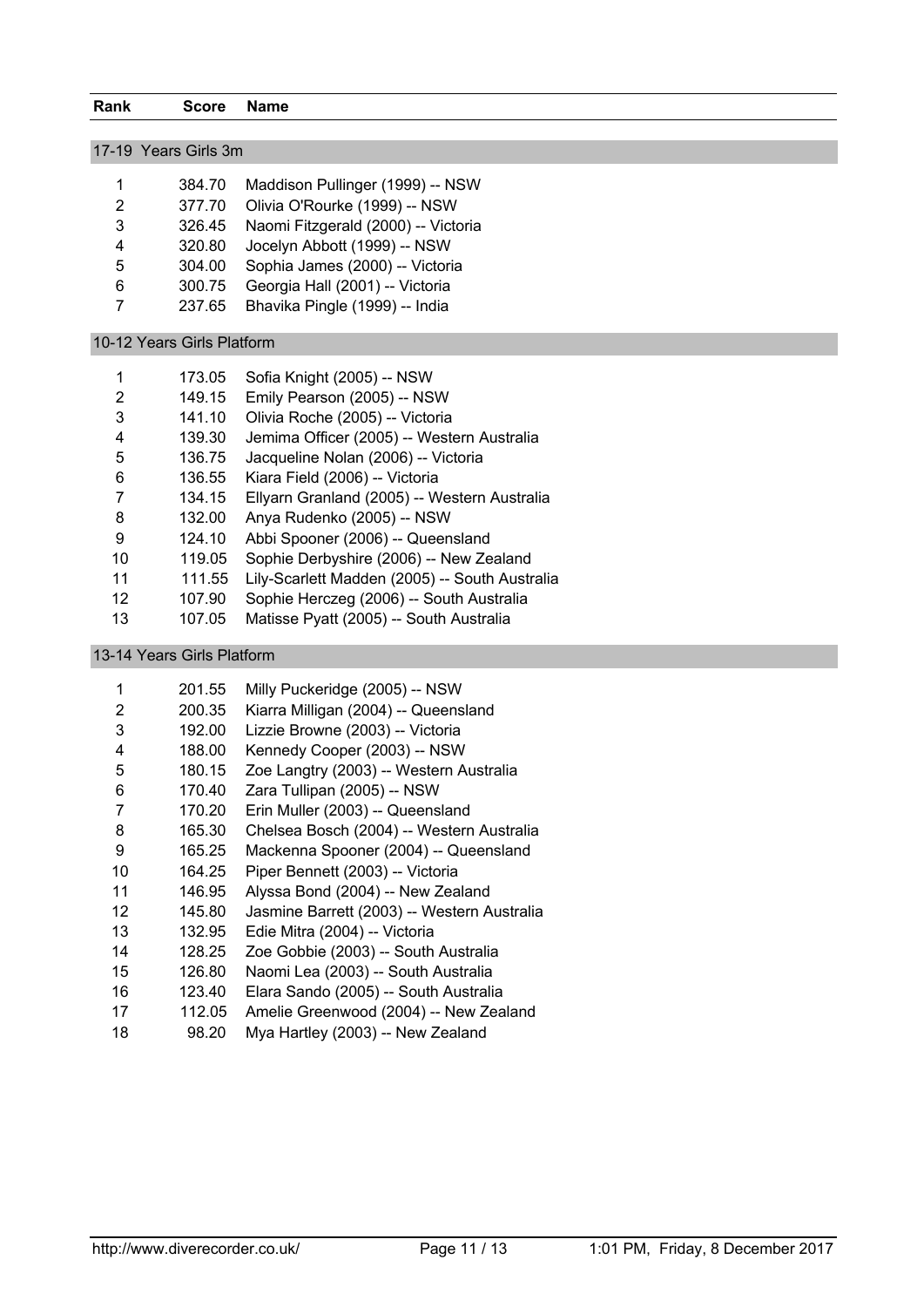| 15-16 Years Girls Platform |                            |                                                                           |  |  |
|----------------------------|----------------------------|---------------------------------------------------------------------------|--|--|
|                            |                            |                                                                           |  |  |
| $\mathbf{1}$               | 271.35                     | Jade Sweeney (2002) -- NSW                                                |  |  |
| 2                          | 240.15                     | Mackenzie Bowell (2002) -- Queensland                                     |  |  |
| 3                          | 229.45                     | Paige Jackson (2001) -- NSW                                               |  |  |
| 4                          | 229.00                     | Sophie Ross (2002) -- Western Australia                                   |  |  |
| 5                          | 223.90                     | Shiori Bak (2002) -- Victoria                                             |  |  |
| 6                          | 217.70                     | Emily Chinnock (2002) -- Victoria                                         |  |  |
| $\overline{7}$             | 216.65                     | Anna Hachmann (2001) -- Victoria                                          |  |  |
| 8                          | 162.05                     | Jemma France (2001) -- NSW                                                |  |  |
|                            | 17-19 Years Girls Platform |                                                                           |  |  |
| 1                          | 323.80                     | Olivia O'Rourke (1999) -- NSW                                             |  |  |
| $\boldsymbol{2}$           | 299.80                     | Naomi Fitzgerald (2000) -- Victoria                                       |  |  |
| 3                          | 285.15                     | Jocelyn Abbott (1999) -- NSW                                              |  |  |
| 4                          | 258.15                     | Abby Rowley (2001) -- Victoria                                            |  |  |
| 5                          | 237.20                     | Sophia James (2000) -- Victoria                                           |  |  |
| $\,6$                      | 214.65                     | Bhavika Pingle (1999) -- India                                            |  |  |
| $\overline{7}$             | 185.50                     | Tyra Olsson (1999) -- NSW                                                 |  |  |
|                            |                            | 10-12 Years Girls and Mixed Synchronised                                  |  |  |
|                            |                            |                                                                           |  |  |
| 1                          | 161.10                     | Sofia Knight (2005) + Milly Puckeridge (2005) -- NSW                      |  |  |
| $\overline{2}$             | 135.99                     | Zara Tullipan (2005) + Emily Pearson (2005) -- NSW                        |  |  |
| 3                          | 130.02                     | Lily Finch (2007) + Sarah Malcolm (2007) -- NSW                           |  |  |
| 4                          | 127.62                     | Olivia Roche (2005) + Jacqueline Nolan (2006) -- Victoria                 |  |  |
| 5                          | 125.82                     | Ellyarn Granland (2005) + Jemima Officer (2005) -- Western<br>Australia   |  |  |
| 6                          | 125.28                     | Matisse Pyatt (2005) + Elara Sando (2005) -- South Australia              |  |  |
| $\overline{7}$             | 121.86                     | Kiara Field (2006) + Mia Bagiartakis (2005) -- Victoria                   |  |  |
| 8                          | 120.66                     | Alexandria Sando (2007) + Sophie Herczeg (2006) -- South Australia        |  |  |
| 9                          | 119.88                     | Lily-Scarlett Madden (2005) + Luis Fazzalari (2005) -- South<br>Australia |  |  |
| 10                         | 118.11                     | Imogen Beard (2005) + Nathalie Cromwell (2005) -- New Zealand             |  |  |
| 11                         | 117.00                     | Lucy Dovison (2007) + Shailey Reeves (2007) -- Victoria                   |  |  |
| 12                         | 114.84                     | Sienna Cushen (2006) + Giselle Eng (2006) -- Victoria                     |  |  |
| 13                         | 114.15                     | Philomena Grigg (2007) + Sophia Horbach (2006) -- NSW                     |  |  |
| 14                         | 109.68                     | Sophie Derbyshire (2006) + Zoe Allibone (2006) -- New Zealand             |  |  |
| 15                         | 106.68                     | Anais Montuoro (2006) + Emily Webb (2006) -- NSW                          |  |  |
| 16                         | 98.16                      | Alysha Bubner (2007) + Kira Crescitelli (2007) -- South Australia         |  |  |
| 17                         | 96.15                      | Tysa Miles (2005) + Sachi Matta (2006) -- South Australia                 |  |  |
| 18                         | 93.15                      | Amelia Strauss (2005) + Roxanne Place (2006) -- Queensland                |  |  |
| 19                         | 89.76                      | Alicia Bryant (2007) + Charli Petrov (2007) -- Victoria                   |  |  |
| 20                         | 86.25                      | Carys Tristram (2007) + Caitlin Bacon-Bootham (2006) -- New<br>Zealand    |  |  |